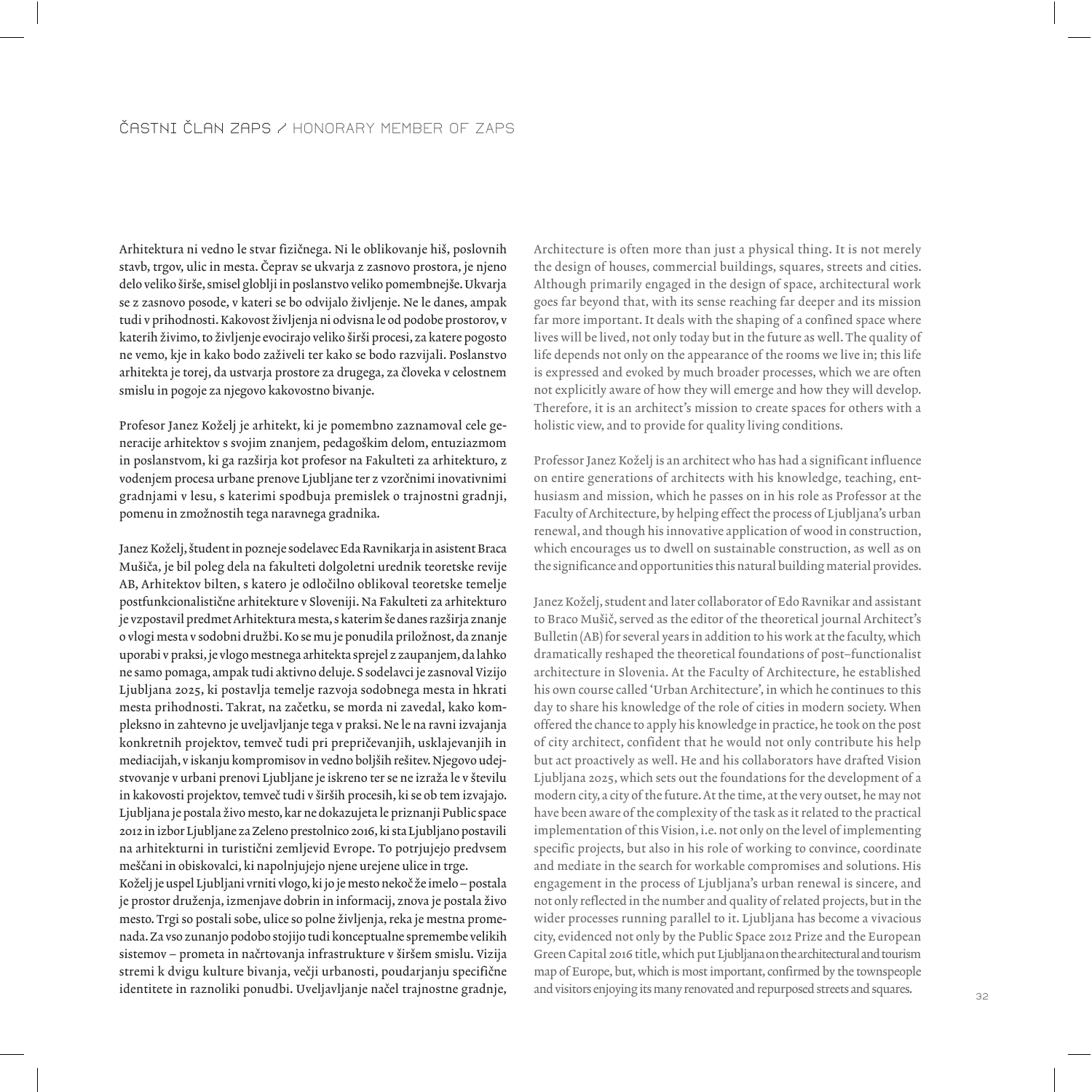## JANEZ KOŽELJ

sodobnih in raznovrstnih oblik prometa, vloge pešca in kolesarja – to je vsekakor zasluga profesorja Janeza Koželja, ki uspeva posamezne projekte povezovati v uspešno skupno zgodbo. Ljubljana postaja tudi vzor za urejanje drugih slovenskih mest in krajev.

Janez Koželj s svojim delom praviloma raziskuje zapostavljena področja, s katerimi bi se stroka morala ukvarjati bolj načrtno, in tako pionirsko utira pot. Med njimi velja posebej omeniti temo degradiranih območij, ki jim je namenil več raziskav in projektov. Posebno mesto v njegovem ustvarjalnem življenju zaseda les. Material z dolgoletno tradicijo in velikimi možnostmi je bil v Sloveniji v bližnji preteklosti zapostavljen. Projekti Janeza Koželja, ki jih ustvarja s soavtorji, so male arhitekturne invencije, vse zavestno izvedene v lesu. Z njimi raziskuje njegove konstrukcijske in oblikovne možnosti ter dokazuje, da je v tem naravnem materialu velik potencial trajnostne gradnje v prihodnosti. Janez Koželj se izzivov loteva iz radovednosti, nesebično in predano. Enako zavzeto rešuje majhna in velika vprašanja z vseh področij oblikovanja prostora: od grafičnega oblikovanja, arhitekture, urbanizma pa vse do načrtovanja prostora velikih meril, vselej odgovorno in v korist ljudi. Arhitekte pogosto ocenjujemo glede na avtorstvo zgrajenih del. Janeza Koželja cenimo predvsem zato, ker zna videti in delovati širše; ustvarjalni potencial kolegov solistov uspeva kot dirigent povezati v ubrano urbano zgodbo.

Koželj managed to restore to Ljubljana the role the city had once enjoyed in the past, i.e. to become a place for socialising, for the exchange of goods and information, to become a vivacious city once again. Squares become living rooms, streets are full of activity and joy, and the river becomes the city promenade. Behind this whole external image are conceptual changes – important systems like traffic and infrastructure planning in a broader, more comprehensive sense. The Vision aspires to raise the culture of living, enhance the urban character, and to emphasise its specific identity and the variety of its offerings. Credit for the implementation of principles related to sustainable construction, for alternative, contemporary approaches to traffic, and the role of the pedestrian and the cyclist certainly goes to Professor Koželj, who has managed to combine individual projects into one successful and engaging story. Even more, Ljubljana is also developing into a role model for other Slovenian towns and settlements.

As a rule, Janez Koželj invests his efforts into research of neglected areas that require particularly careful and planned professional attention, and paves the way, acting as a pioneer in the process. The subject of degraded areas, to which several of his surveys and projects have been dedicated, deserve particular attention. Similarly, a special place in his creative mind and work is reserved for wood – a material with a long tradition and numerous opportunities that has been much neglected in Slovenia in the recent past. The projects Janez Koželj develops in collaboration with his co-authors constitute small architectural inventions, all consciously implemented in wood. By exploiting their construction and design possibilities, he aims to demonstrate that this natural material offers enormous potential for sustainable construction in the future. Janez Koželj takes up challenges out of curiosity, unselfishly, with real dedication and application. He pays equal attention to problems large and small, in all areas of spatial planning, ranging from graphic design, architecture and urbanism to large-scale spatial planning – all the time acting responsibly and to the benefit of all. Architects are often assessed based on their portfolio of built projects. Janez Koželj is particularly appreciated for his ability to see and act beyond his own interests by managing, as a conductor, to combine the creative potential of the solo performer-colleagues involved into a single, melodious urban story.